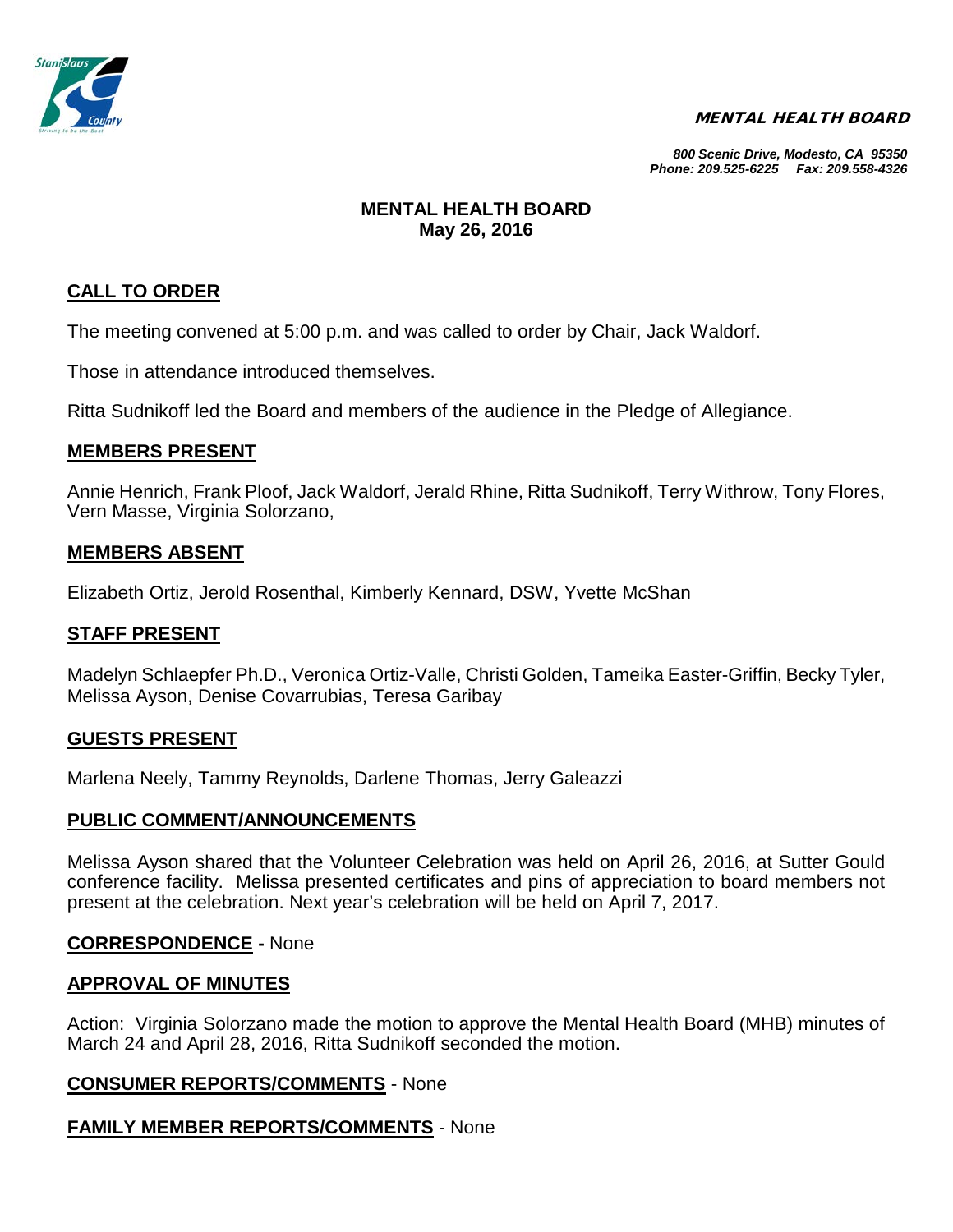Mental Health Board May 26, 2016 Page 2 of 5

# **BOARD OF SUPERVISORS REPORT**

Supervisor Terry Withrow reported that the Board of Supervisors reviewed the 3<sup>rd</sup> quarter budget update. Supervisor Withrow shared that May was proclaimed as Mental Health Awareness Month by the Board of Supervisors. He also shared that senior citizens of the year were recognized at the last meeting.

## **PRESENTATION – SED/School Based Services**

Becky Tyler, Program Coordinator and staff members, Tameika Easter-Griffin and Jose Tijerina shared a presentation on SED/School Based Services. Becky shared that the program believes in the resiliency of children and their families, utilizes a collaborative approach integrating mental health, early intervention, prevention, and community consultation to help students overcome obstacles in their education. Presenters shared information on the services the program offers such as Educationally Related Mental Health Services (ERMHS); Aggression Replacement Training (ART) & Community Well-Being; School Behavioral Health Consultation; and School Behavioral Health Consultation. Copies of the presentation were distributed.

# **COMMITTEE REPORTS**

#### Executive Committee

#### Jack Waldorf reported on the following:

- Announced that this is Jerry Rhine's last meeting before his resignation on June 1, 2016. Jack acknowledged Jerry for his dedication to the Mental Health Board.
- Explained the purpose of the ad hoc committee that the Chair can appoint an ad hoc committee to address specific needs. Jack asked members who would be interested to be on an ad hoc committee to explore the need for an Outreach Committee. This committee would review the purpose and guidelines of the Outreach Committee. Members that volunteered are Annie, Ritta, Virginia and Jack.
- Discussed and confirmed participation on the ad hoc Merger Committee. Jack named members who have been on the committee: Jack, Ritta, Kimberly, and Yvette and Vern as an alternate. Jack indicated a replacement for Kimberly is needed as she will not be able to serve at this time. Vern volunteered to serve as a member. Virginia and Annie volunteered to serve as alternates. New committee: Jack, Ritta, Yvette, and Vern. Virginia and Annie are alternates.
- Presented the Proclamation by the Board of Supervisors for May as Mental Health Awareness Month.
- The California Association of Local Behavioral Health Board and Commissions (CALBHB/C) Annual Meeting will be held on June 17 & 18, 2016 in Ontario, CA (San Bernadino County). Travel expenses for one board member's attendance will be reimbursed (lodging and mileage) by CALBHB/C. Meals will be provided and lodging arrangements made by CALBHB/C. Virginia expressed interest in attending, she will confirm on 5/31.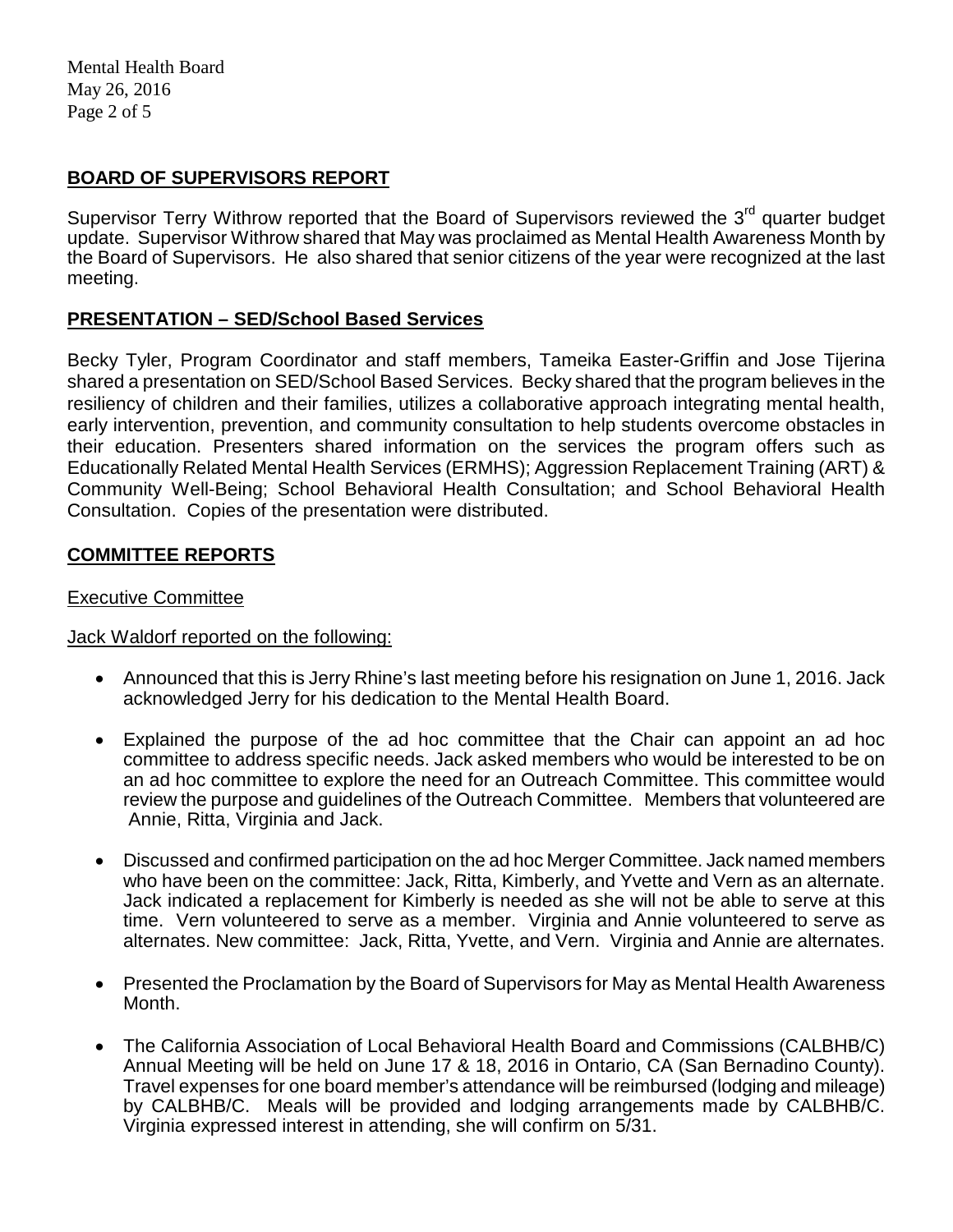Mental Health Board May 26, 2016 Page 3 of 5

## Adult/Older Adult System of Care Committee

Annie Henrich reported that she and Jerold Rosenthal visited Turlock Recovery Services (TRS). Annie and Jerold interviewed one client who has received services from the program for over a year. The client gave positive feedback about the program. Annie and Jerold then met with Elizabeth Purto, Program Coordinator. TRS currently serves approximately 255 clients. Due to limited time, the committee will return at a later time to tour the program.

### Managed Care Committee

Jack Waldorf reported that the committee is looking at statistics. The percentage of cases denied for Medi-cal reimbursement for the PHF and DBHC has greatly decreased. Ritta Sudnikoff attended DBHC Advisory Council Meeting and reported that DBHC's statistics are better. Ritta also reported that DBHC has a new system that allows staff to interact with clients.

### Children System of Care Committee

Jerry Rhine reported that the committee visited the Oakdale Family Resource and Counseling Center. The Center's mission is to build programs to strengthen and support youth and families. Approximately 450 attended the Annual Christmas Celebration and over 400 participated in free Movie Nights at the park during the summer. Overall, the committee was impressed with the quality of the program. Jerry stated he sent reports for Children System of Care to various board members for the years he has chaired. Jerry indicated that Elizabeth Ortiz joined the committee and that he was mentoring her. Jerry suggested the Executive Committee to discuss Elizabeth's mentorship.

#### Administrative and Fiscal Management Committee

Frank Ploof reported the committee has scheduled seperate meetings with administrative program staff to obtain information about the their programs.

#### Impact Committee

Jack Waldorf reported that the committee will be visiting the Child Sexual Abuse Program in June to interview clients.

#### Criminal Justice Oversight/Forensic Committee

Vern Masse reported that over 30 veterans have participated in the Veteran's Treatment Court since it began four months ago. The Veteran's Treatment Court has been increased from 1 to 2 days per month.

## **MHB/ABSAP LIAISON**

No report.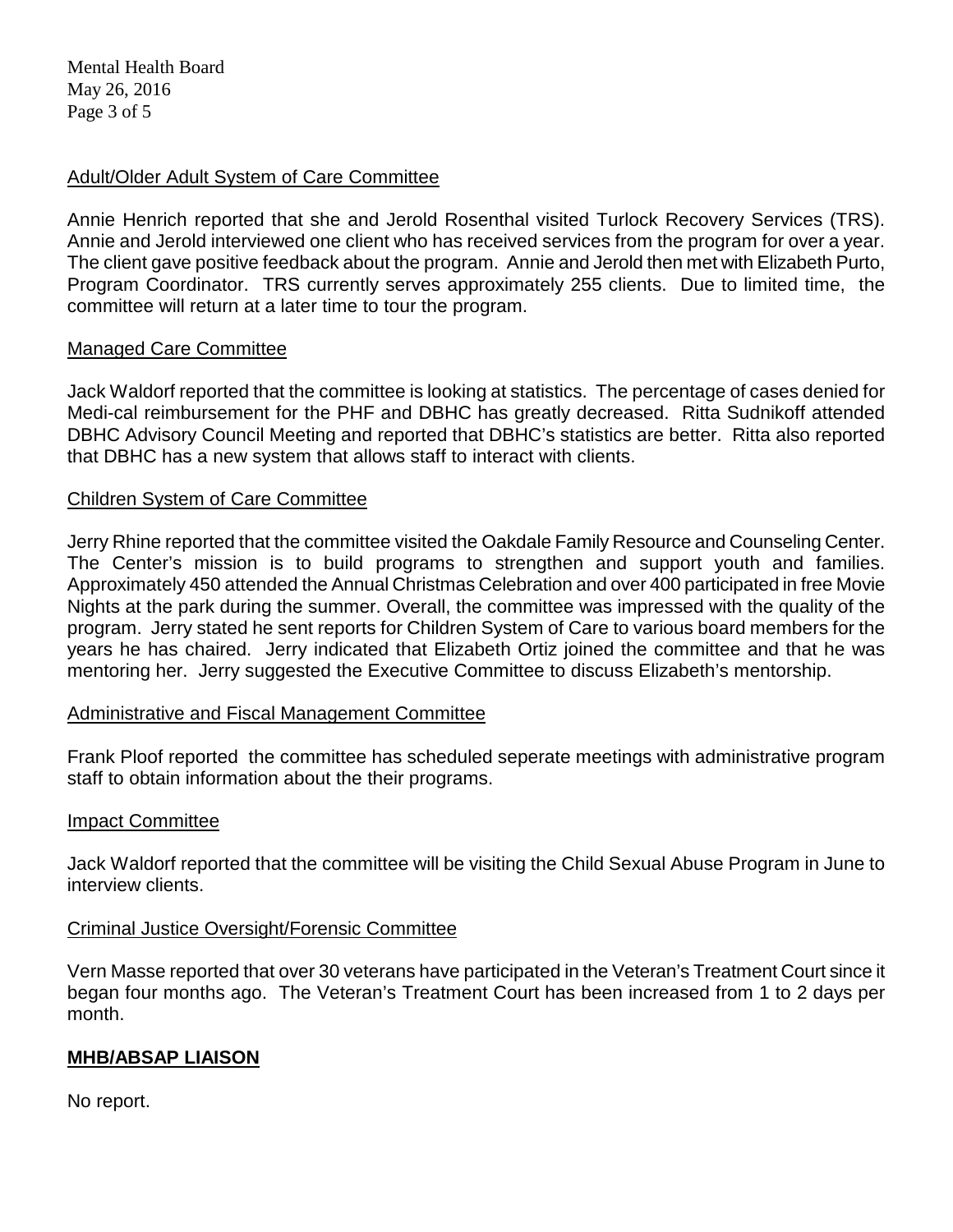Mental Health Board May 26, 2016 Page 4 of 5

# **CULTURAL COMPETENCY, EQUITY AND SOCIAL JUSTICE COMMITTEE (CCESJC)**

Veronica Ortiz-Valle shared highlights from the meeting held on May 9, 2016. A presentation was made by Youth and Mind on the "Re-Think" Campaign. The campaign is about a group of young individuals with the purpose of promoting positive change through authentic youth engagement. Youth and Mind improves the lives of young people ages 12 – 28. The Cultural Update Newsletter featured an article entitled Integrated Behavioral Health in Primary Care by Jorge Fernandez, Director of Golden Valley Health Centers. The article provides good resources on Medi-Cal sites. The committee is reviewing the mission statement and obtaining feedback to ensure it is current.

# **DEPARTMENT REPORT**

Dr. Schlaepfer reported the following:

Legislation:

• An update on Assembly Bill #SB614, Peer Certification, was discussed.

Department:

- The budget proposed for next year includes the MHSA budget.
- MHSA Stakeholder Meeting will be held on 6/3/16 to discuss expanding the contract to the Central Valley Suicide Prevention Hotline. The Plan Update will be submitted to the Board of Supervisors for approval in the summer. The Annual Update will be submitted to the Board of Supervisors for approval on June 28, 2016.
- Celebrations held in the area this month: Mental Health Awareness Proclamation; Day of Hope; Mental Health Awareness Day in Patterson and West Modesto King Kennedy Center.
- Discussed the new Health Information Exchange Project that will begin soon. It's an Innovation pilot in partnership with HSA to share information on mutual clients with their consent. Collaborating with a variety of local partners in the community; Memorial Hospital, Doctors Medical Center, local Medical Society, primary care phsycians, Oak Valley Hospital and others. The vendor for the project, San Joaquin Community HIE, is working on connecting the various organizations to the health information exchanges.
- An article was posted in the Modesto Bee regarding Madelyn's retirement. Madelyn's retirement date is effective August 3, 2016.

# **ANNOUNCEMENTS**

- Jack Waldorf thanked everyone who contributed to the NAMI Walk. It was a successful fundraiser.
- Jack Waldorf reported that he was asked to participate on one of the interview panels to interview candidates for the Behavioral Health Director position. The interviews will be held towards the end of June 2016. Dr. Schlaepfer will provide an update at the next meeting regarding the MHB regulations on the Board's approval process for the selected candidate.